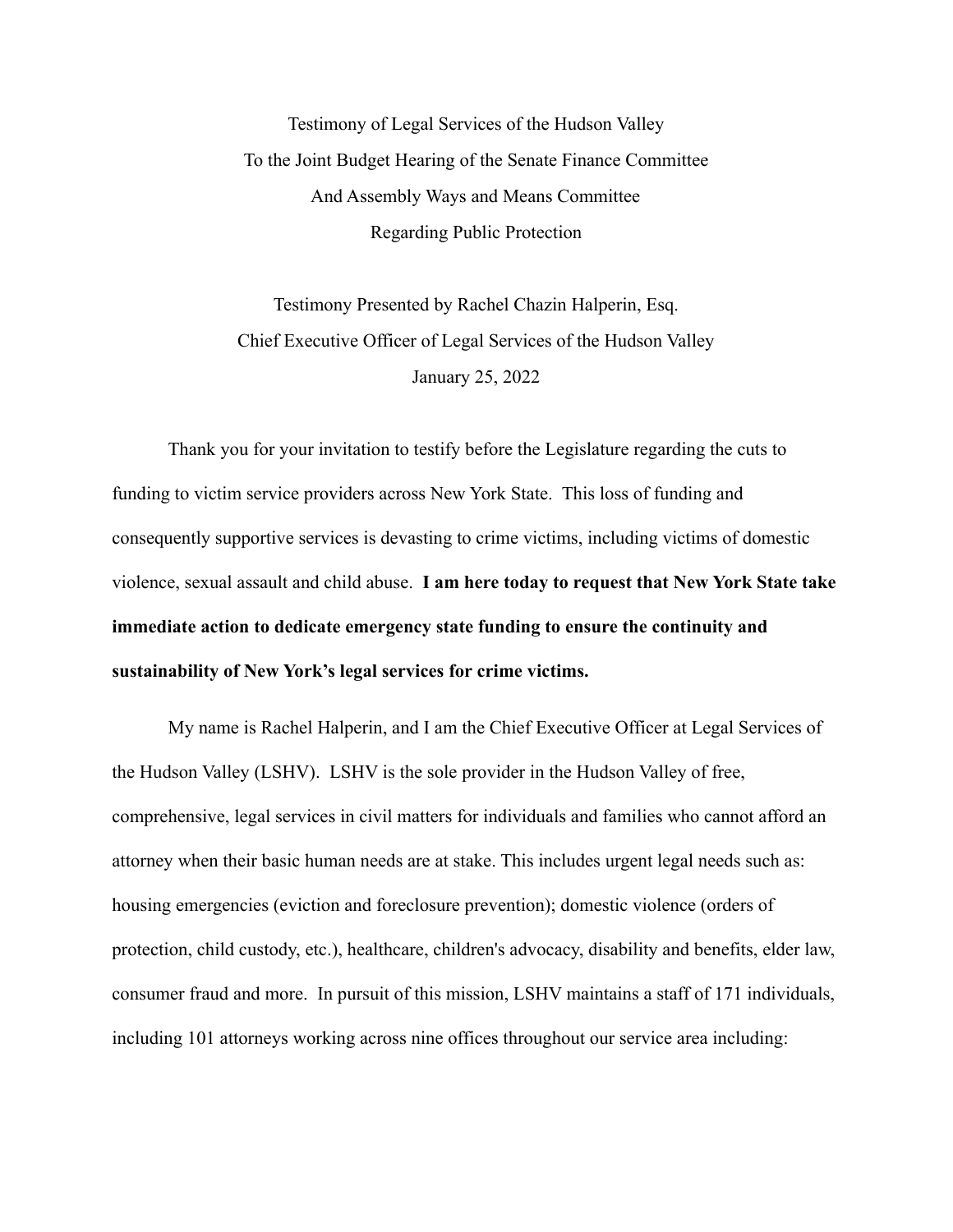Westchester, Putnam, Rockland, Orange, Dutchess, Ulster and Sullivan counties. In 2021, LSHV opened approximately 12,000.00 cases.

In 2018, LSHV partnered with victim assistance program in all seven counties in the Hudson Valley to receive funding from the Office of Victim Services (OVS) to support civil legal services for crime victims. This funding enabled LSHV to create 20 new positions solely dedicated to assisting victims of crime in a broad spectrum of civil legal issues including orders of protection, elder abuse, immigration, housing, consumer, foreclosure, public benefits, and disability. **Since the inception of this project in 2018, LSHV has provided legal services to over 1,138 crime victims in 1,900 cases throughout our region.** Through the newly created Crime Victims Legal Network, LSHV has connected with other legal services attorneys across the state who are servicing victims of crime for shared training, best practices, and peer support.

Unfortunately, last month, OVS notified all recipients of the Civil Legal Services funding that because of the decline in federal Victim of Crime Act (VOCA) funding, it was cancelling this five-year funding one year early and would be terminating funding in September 2022. OVS explained that this early termination of the funding was due to the significant declines in New York's Victim of Crime Act (VOCA) funding from the federal government.

Upon receipt of this notice, LSHV was forced to immediately close intake for crime victims throughout our region. Because legal matters such as immigration cases, custody and divorce cases, and orders of protection matters can take several months to several years to resolve, LSHV could not continue to open new cases for crime victims without certainty of continued funding. Attorney's ethical responsibilities necessitate that once an attorney has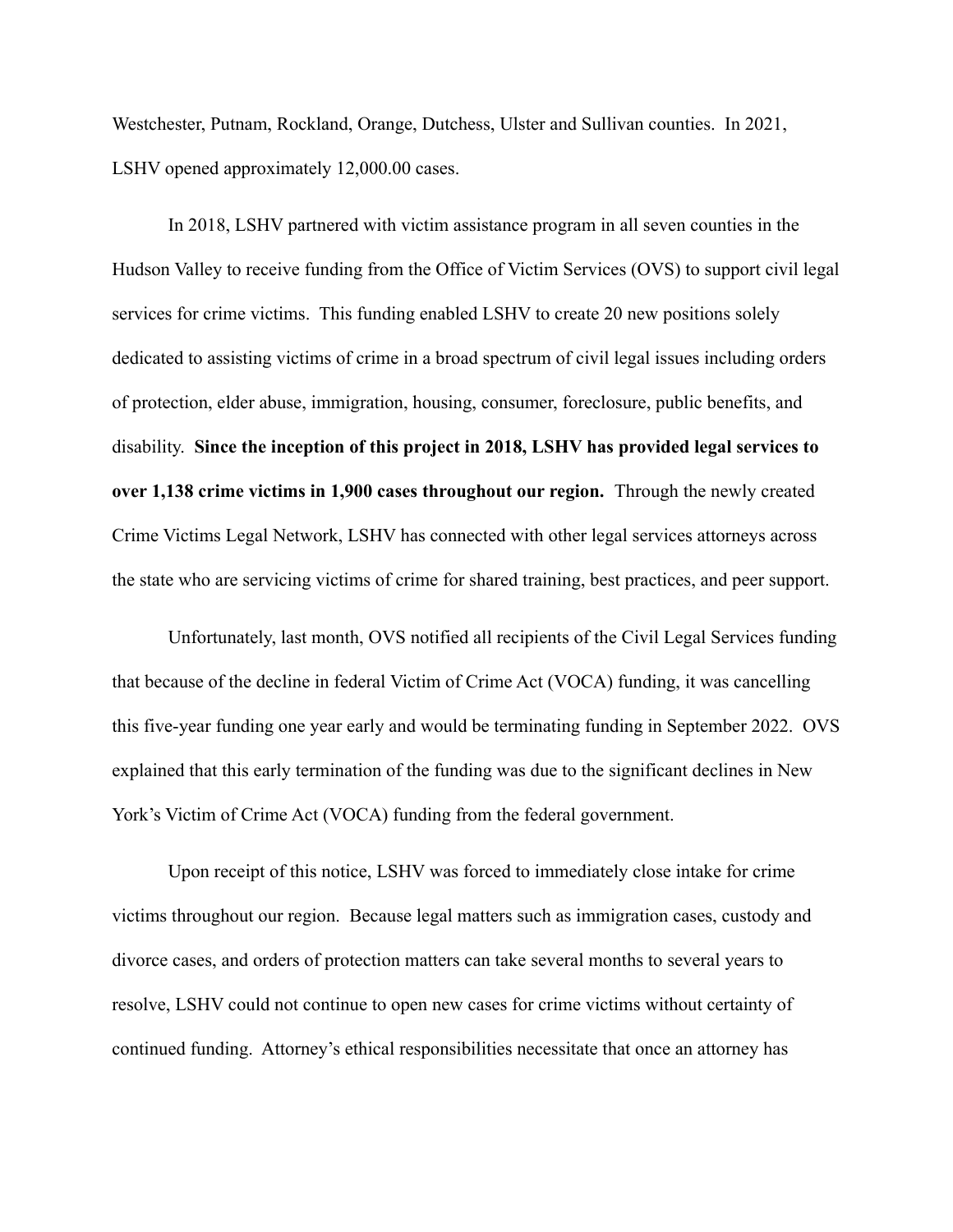entered a notice of appearance with the court, the attorney is obligated to continue representation of the client until the matter is resolved. Consequently, LSHV is left with the probability that it will have hundreds of open cases for clients when the OVS funding ends in September, with no funding to support this program. Further, LSHV has left open positions that are funded by OVS vacant because it could not find an attorney who would take a position for only the few remaining months on the contract. Moreover, these cuts will eliminate 20 union positions at LSHV.

On behalf of the New York Legal Services Coalition and in coordination with the New York State Coalition for Domestic Violence, I recently met with members of the Governor's staff to communicate the dire circumstances this cut in funding is immediately having on crime victims throughout the New York. We urged the Governor to include funding in her budget to make up for the shortfall of federal VOCA funding. Unfortunately, the Governor did not include this funding in her budget.

Consequently, crime victims throughout the Hudson Valley and New York are left without assistance while navigating the complicated and complex civil court system – often in cases where they are forced to face their abusers directly, thus further endangering themselves and their children. OVS' cuts coincide with a continued increase in need for victim services as crime rates in New York State are on the rise. **Now is not the time to be cutting back on these critical and life-saving supportive services for crime victims.**

**I urge the Legislature to earmark \$280 million of the surplus funds in the State budget, or the State American Rescue Plan Act funding, to eliminate the shortfall in New**